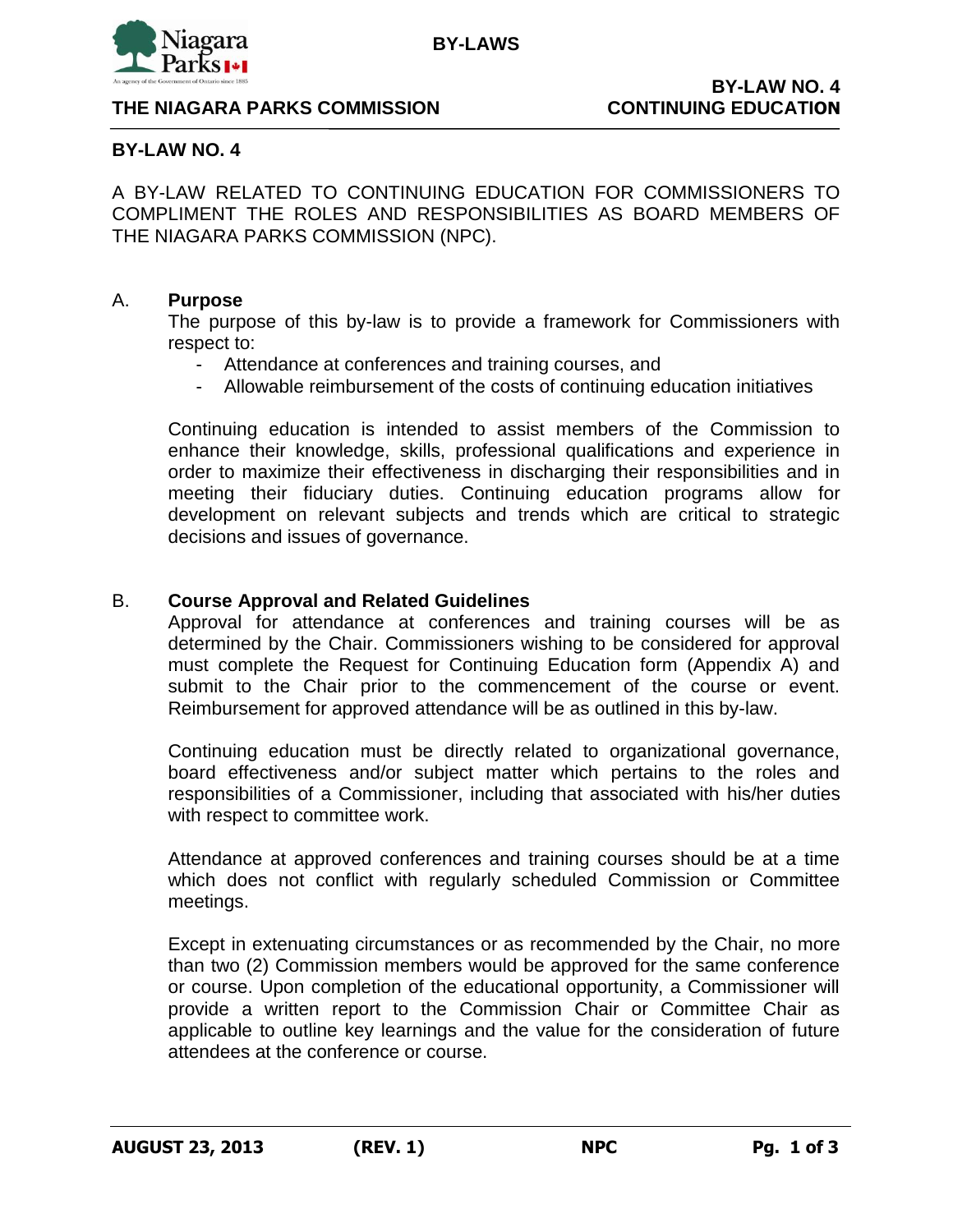

## **THE NIAGARA PARKS COMMISSION CONTINUING EDUCATION**

Commissioners may not be approved to attend or be reimbursed for further courses or conferences once they are aware that their term on the Commission is ending. Where the Commission has expended funds for attendance at a conference or course prior to the attendee receiving information that his/her Commission term was ending, the Chair will determine whether that member or a substitute will attend.

## C. **Reimbursement of Education Fees and Related Expenses**

Each Commission member may be approved for reimbursement of continuing education fees to a maximum of \$1,000 per fiscal year where such conferences and courses have been approved by the Chair and subject to the financial means of the NPC as determined by the Chair. Any additional fees for conferences or courses over and above the maximum amount will be the responsibility of the individual Commissioner.

Reimbursement for reasonable expenses while attending an approved conference or course will be in accordance with the terms and requirements of the applicable Provincial Directive.

### D. **Course Tracking**

The Secretary to the Governance, Ethics and Human Resources Committee will maintain records of all requests, approvals and expenditures for conferences and courses attended each fiscal year. A yearly report will be provided to the Commission.

#### E. **References**

Conferences or courses pertaining to strategic focus, organizational governance and board effectiveness are available through organizations such as:

- Canadian Coalition for Good Governance (CCGG)
- $\triangleright$  Institute of Corporate Directors (ICD)
- ▶ Ontario Securities Commission (OSC)
- > Director's College.

Passed by The Niagara Parks Commission and sealed with the corporate seal this 23<sup>rd</sup> of August, 2013, to take effect as of the 23<sup>rd</sup> of August, 2013.

## **Original Signed**

\_\_\_\_\_\_\_\_\_\_\_\_\_\_\_\_\_\_\_\_\_\_\_\_\_\_\_\_\_

Janice Thomson **Chair**